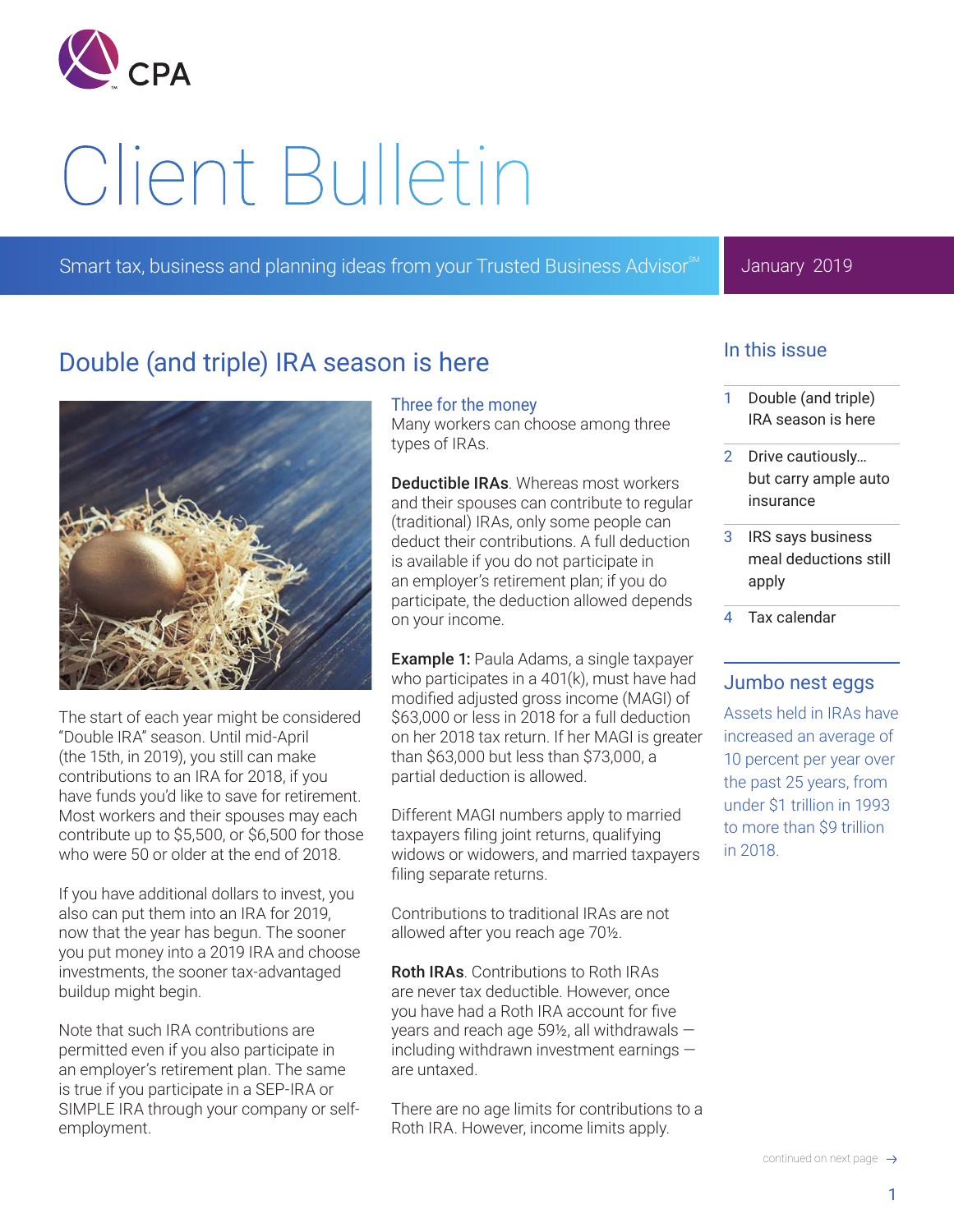## <span id="page-1-0"></span>Trusted advice

#### Behind the back door

- Suppose a taxpayer with \$26,000 of pretax money in a traditional IRA makes a \$6,500 nondeductible contribution to a new traditional IRA.
- That brings the IRA total to \$32,500, of which \$6,500 (20 percent) is after-tax money.
- Then, a Roth IRA conversion of any amount will be 20 percent tax-free and 80 percent taxable, regardless of which IRA is used for the Roth conversion.
- Such back-door Roth conversions may be most appealing to high income taxpayers with little or no pretax money in traditional, SEP, or SIMPLE IRAs.

Example 2: Rick Baker, a single taxpayer, must have had MAGI of \$120,000 or less in 2018 for a full contribution to a Roth IRA for 2018. Rick can make a partial contribution if his MAGI is greater than \$120,000 but less than \$135,000, and no contribution if his MAGI is \$135,000 or more.

Different MAGI numbers for Roth IRA contributions apply to married taxpayers filing joint returns, qualifying widows or widowers, and married taxpayers filing separate returns.

#### Nondeductible traditional IRAs.

Some workers and workers' spouses will not be able to deduct contributions to traditional IRAs or contribute to Roth IRAs because of their income.

**Example 3: Carol Davis, a single** taxpayer who participates in a 401(k), had MAGI of \$220,000 in 2018. That puts her over the upper MAGI limits for traditional IRA deductions (\$73,000) and Roth IRA contributions (\$135,000), mentioned previously. However, as long as Carol was

under age 70½ by the end of 2018, she can make a full nondeductible contribution to a traditional IRA. Any earnings within this IRA will not be taxed until money is withdrawn.

Once money is in a traditional IRA, it can be converted to a Roth IRA, in which future distributions may be untaxed. Roth IRA conversions have no income or age limits.

#### Tax trap

Roth IRA conversions generate tax bills if pretax dollars are moving into an after-tax account. That may not be the case if only after-tax dollars are being converted.

**Example 4: Suppose that Carol** Davis from example 3 is 55 years old. She contributes \$6,500 to a nondeductible traditional IRA for 2018. Carol has no pretax money in any other traditional, SEP, or SIMPLE IRA. If she converts that \$6,500 to a Roth IRA, Carol will owe no tax. She will have made what's known as a *back-door Roth IRA contribution* and will get around the income limits. (See Trusted advice box.)

# Drive cautiously…but carry ample auto insurance

## Did you know?

For full coverage (\$100,000 for bodily injury/\$300,000 per accident/\$100,000 property damage, with a \$500 deductible), 20-year-olds pay an average of \$3,214 a year for auto insurance. That average decreases as drivers gain experience and maturity to \$1,363 at age 55. Then, average premiums start to rise, reaching \$1,987 at age 85.

*Source:* carinsurance.com

January is a good time to review your insurance coverage. In particular, you should be sure you have adequate auto insurance if you own or lease one or more cars.

Reviewing your current policy might not be simple. You likely will find terms such as *bodily damage liability*, *property damage liability*, *collision*, *comprehensive*, *personal injury protection*, and *underinsured motorist coverage*. Primarily, you should look for substantial liability protection, in case you or a family member is in an accident, and financial coverage for potential damage to your vehicle.

#### Cover your assets

Liability coverage is designed to pay for expenses relating to personal injury or property damage from an auto accident. Some states might require an auto insurance policy to have a minimum of \$25,000 for liability coverage. However, if your policy's liability insurance limit is relatively low, you could, if successfully sued, be liable for any greater damages.

Therefore, you might prefer a policy with bodily injury protection of at least \$100,000 per person and \$300,000 per accident. You also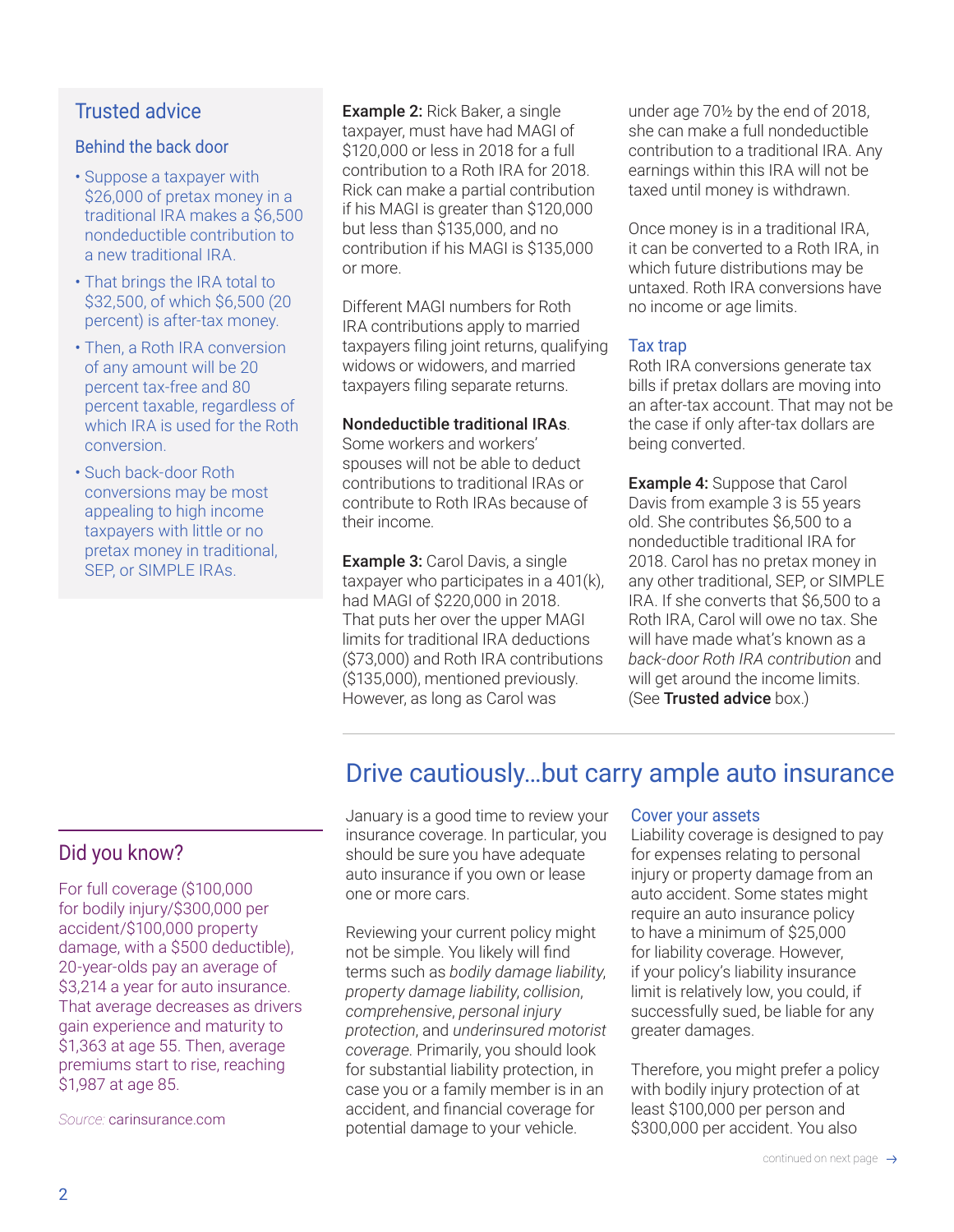<span id="page-2-0"></span>should consider an excess liability (umbrella) policy to protect you from potentially larger claims.

#### Damage control

Considering how much it costs to buy or lease a vehicle today, plus the possible cost of repairing any damage, you probably should have collision and comprehensive coverage, as well. The former pays for damages to your own car; the latter may cover theft or non-collision damages, such as repairs after a storm.

One issue here is the deductible amount that you will pay before the insurance takes effect. The higher

the deductible you choose, the lower your premiums, but the greater the exposure you will have if you file a claim. Our office can help you evaluate the trade-off between lower premiums and more potential repair costs.

With any type of auto insurance deductible, discounts might be available to drivers with safe records and families with students who have good grades. You also may save money if you use the same company for home insurance as well as your auto insurance.

#### Be prepared

Having proof of auto insurance coverage whenever you're driving is very important. You should always keep a copy of your insurance card and the contact information of your insurer or agent in the vehicle.

Preparation also can include driving with some way to easily record details of a possible accident. The National Association of Insurance Commissioners has developed WreckCheck, a program designed to guide drivers through the process of documenting relevant details, taking photos, and deciding which personal information to share with others. The accident report that is created can then be emailed to your insurance agent.

# IRS says business meal deductions still apply

The Tax Cuts and Jobs Act (TCJA) of 2017 generally disallowed all deductions for business entertainment, amusement, and recreation (see the May 2018 *CPA Client Bulletin*). However, the TCJA did not specifically turn thumbs up or down on the deductibility of business meal expenses.

**Example:** Jim Morgan, who owns a roof cleaning business, takes a prospect to lunch and pays the \$60 bill. Under the old law, Jim could take a \$30 (50%) tax deduction.

Is this still the case? In Notice 2018- 76, issued in the second half of last year, the IRS clarified that such business meals generally remain 50% tax deductible. Proposed regulations will be published in the future, but business owners can rely on Notice 2018-76 in the interim.

Essentially, this notice confirms that anything that might be considered entertainment won't be a deductible expense. The IRS's list includes night clubs, theaters, country clubs, sports events, and so on. Regular business meals, on the other hand, may still qualify for the 50% deduction.

#### Five points

Drilling down, the IRS listed five tests that must be passed in order to support the deduction:

- 1. The expense must be an ordinary and necessary expense, paid or incurred in carrying on a trade or business.
- 2. The meal can't be considered lavish or extravagant, considering the business context.
- 3. The taxpayer (or an employee) must be present.
- 4. The other party must be a current or potential business customer, client, consultant, or similar business contact.
- 5. In the case of food and beverages provided during or at an entertainment activity, the

food and beverages must be purchased separately from the entertainment, or the cost of the food and beverages must be stated separately from the cost of the entertainment on one or more bills, invoices, or receipts and must be priced reasonably.

**Example:** Carol Clark takes a client to a baseball game, where Carol buys hot dogs and drinks for herself and the client. The cost of the game tickets is not deductible. Carol can deduct 50% of the cost of the food and beverages as long as she can show that these outlays were separate from the ticket cost.

Note that the IRS uses the expression "food and beverages" in this notice. This may imply that the cost of taking a business contact out for coffee or alcoholic drinks may be 50% deductible, even if no meal was served.

It's also worth noting that activities generally perceived to be